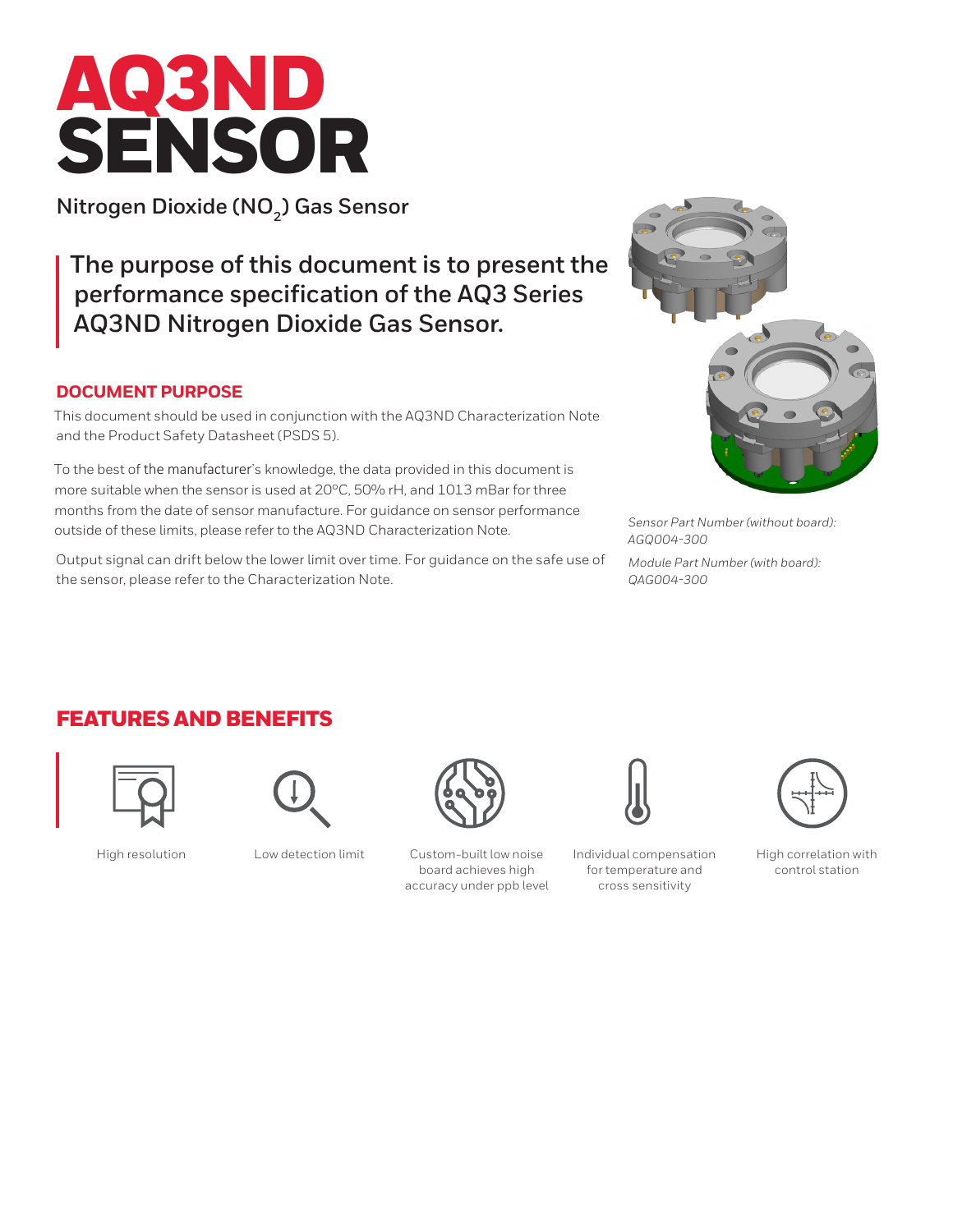# AQ3ND Nitrogen Dioxide Gas Sensor Technical Specifications

| <b>TECHNICAL SPECIFICATIONS</b>              |                                                                                     |  |
|----------------------------------------------|-------------------------------------------------------------------------------------|--|
| <b>MEASUREMENT</b>                           |                                                                                     |  |
| Technology                                   | 4-electrode electrochemical                                                         |  |
| <b>Measurement Range</b>                     | O ppm $NO2$ to 1 ppm $NO2$                                                          |  |
| <b>Maximum Overload</b>                      | without board: $5$ ppm $NO2$<br>with board: 1.5 ppm NO <sub>2</sub>                 |  |
| <b>Onboard Filter</b>                        | to remove Ozone                                                                     |  |
| <b>Sensitivity*</b>                          | without board:<br>2300 nA/ppm ±500 nA/ppm<br>with board:<br>1700 mV/ppm ±500 mV/ppm |  |
| Response Time $(T_{\alpha_0})$               | < 120 seconds                                                                       |  |
| <b>Resolution*</b>                           | 10 ppb when used with recommended<br>circuitry                                      |  |
| <b>Baseline Offset*</b>                      | without board: < ±100 nA<br>with board: < ±80 mV                                    |  |
| Repeatability*                               | < ±2% of signal                                                                     |  |
| Linearity**                                  | linear                                                                              |  |
| <b>Low Detection Limit*</b>                  | $10$ ppb                                                                            |  |
| <b>ELECTRICAL</b>                            |                                                                                     |  |
| <b>Recommended Load</b><br><b>Resistor</b>   | $68\,\Omega$                                                                        |  |
| Sensor Bias Voltage                          | no bias (without board)                                                             |  |
| <b>Power Supply Required</b>                 | 5 Vdc (with board)                                                                  |  |
| <b>Power Consumption</b>                     | $370 \mu A \otimes 5 \text{ Vdc}$ (with board)                                      |  |
| <b>MECHANICAL</b>                            |                                                                                     |  |
| Weight                                       | without board: $<$ 22 g<br>with board: $<$ 30 g                                     |  |
| <b>Outer Plastic Body</b><br><b>Material</b> | polycarbonate                                                                       |  |
| <b>Sealing Gasket</b><br><b>Material</b>     | TPU                                                                                 |  |
| <b>Contact Material</b>                      | mild steel with gold flash-over nickel plate                                        |  |
| <b>Orientation Sensitivity</b>               | none                                                                                |  |
| <b>ENVIRONMENTAL</b>                         |                                                                                     |  |
| <b>Operating</b><br><b>Temperature Range</b> | -30°C to 50°C                                                                       |  |
| Recommended<br><b>Storage Temperature</b>    | 0°C to 20°C in original sealed container                                            |  |
| <b>Operating Humidity</b><br>Range           | 15% rH to 90% rH<br>non-condensing                                                  |  |
| <b>Operating Pressure</b><br>Range           | atmospheric ±10%                                                                    |  |
| <b>Typical Applications</b>                  | ambient environmental monitoring                                                    |  |
| <b>LIFETIME</b>                              |                                                                                     |  |
| <b>Storage Life</b>                          | 6 months in original sealed container                                               |  |
| <b>Long-Term Sensitivity</b><br>Drift*       | < 10% signal loss per annum                                                         |  |
| <b>Expected Oper. Life</b>                   | two years in air                                                                    |  |
| Warranty                                     | one year                                                                            |  |

\*Specifications are valid at 20°C, 50% RH, and 1013 mbar using AQ3 low noise board. Performance characteristics outline the performance of sensors supplied within the first 3 months. Output signal can drift below the lower limit over time. Please be aware that sensors' performance also reflected by circuit board design.

\*\* Linear through the concentration range across the whole operational enviroment range.

## **Product Dimensions**





Ø 42,5 mm

17,8 mm

 $\mathfrak{k}_{3,0\text{ mm pin}}$ projection

Ø 1 mm on 34.2 PCD

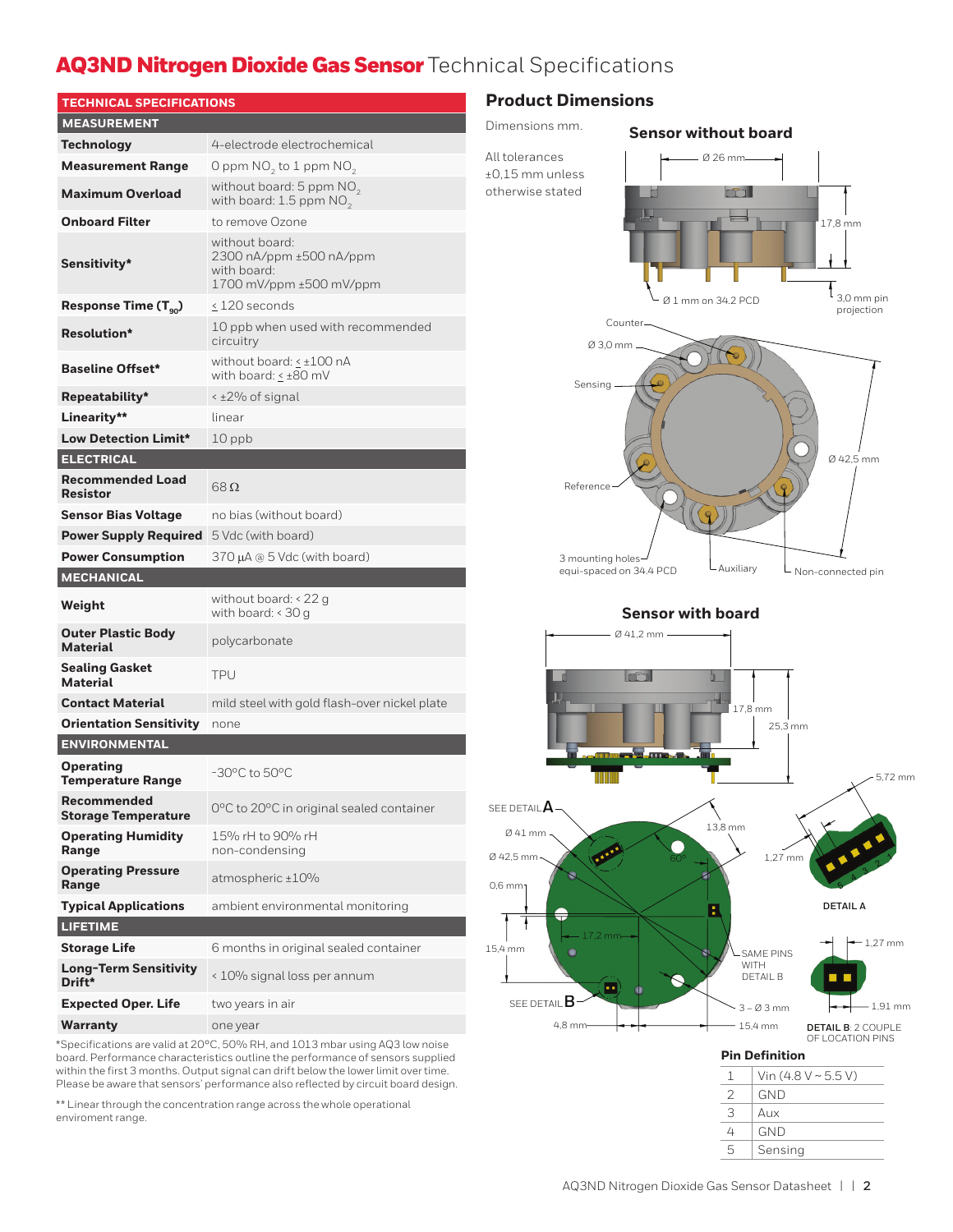# AQ3ND Nitrogen Dioxide Gas Sensor Technical Specifications

#### **Filter Information**

Removes Ozone

#### **Poisoning**

Gas sensors are designed for operation in a wide range of environments and harsh conditions. However, it is important that exposure to high concentrations of solvent vapors is avoided, both during storage, fitting into instruments, and operation.

When using sensors with printed circuit boards (PCBs), degreasing agents should be used before the sensor is fitted.

Do not glue directly on or near the sensor as the solvent may cause crazing of the plastic.

#### **Cross Sensitivity Table**

Whilst EnviroceLs are designed to be highly specific to the gas they are intended to measure, they will still respond to some degree to various other gases. The table below is not exclusive and other gases not included in the table may still cause a sensor to react.

**IMPORTANT NOTE: The cross sensitivity data shown below does not form part of the product specification and is supplied for guidance only. Values quoted are based on tests conducted on a small number of sensors and any batch may show significant variation. For the most accurate measurements, an instrument should be calibrated using the gas under investigation.** 

| Gas                               | <b>Gas Concentration</b> | <b>Cross Interference</b>                           |
|-----------------------------------|--------------------------|-----------------------------------------------------|
| Carbon Monoxide (CO)              | 5 ppm                    | $-29$ /0 $\times$ $\times$ $9$ /0 $\times$ $\Omega$ |
| Sulfur Dioxide (SO <sub>2</sub> ) | 5 ppm                    | $-1\frac{9}{6}$ < x $\frac{9}{6}$ < 0               |
| Ozone $(O_3)$                     | 1 ppm                    | $~\sim$ None                                        |
| Isobutylene ( $C_{\mu}H_{\mu}$ )  | 1 ppm                    | $~\sim$ None                                        |